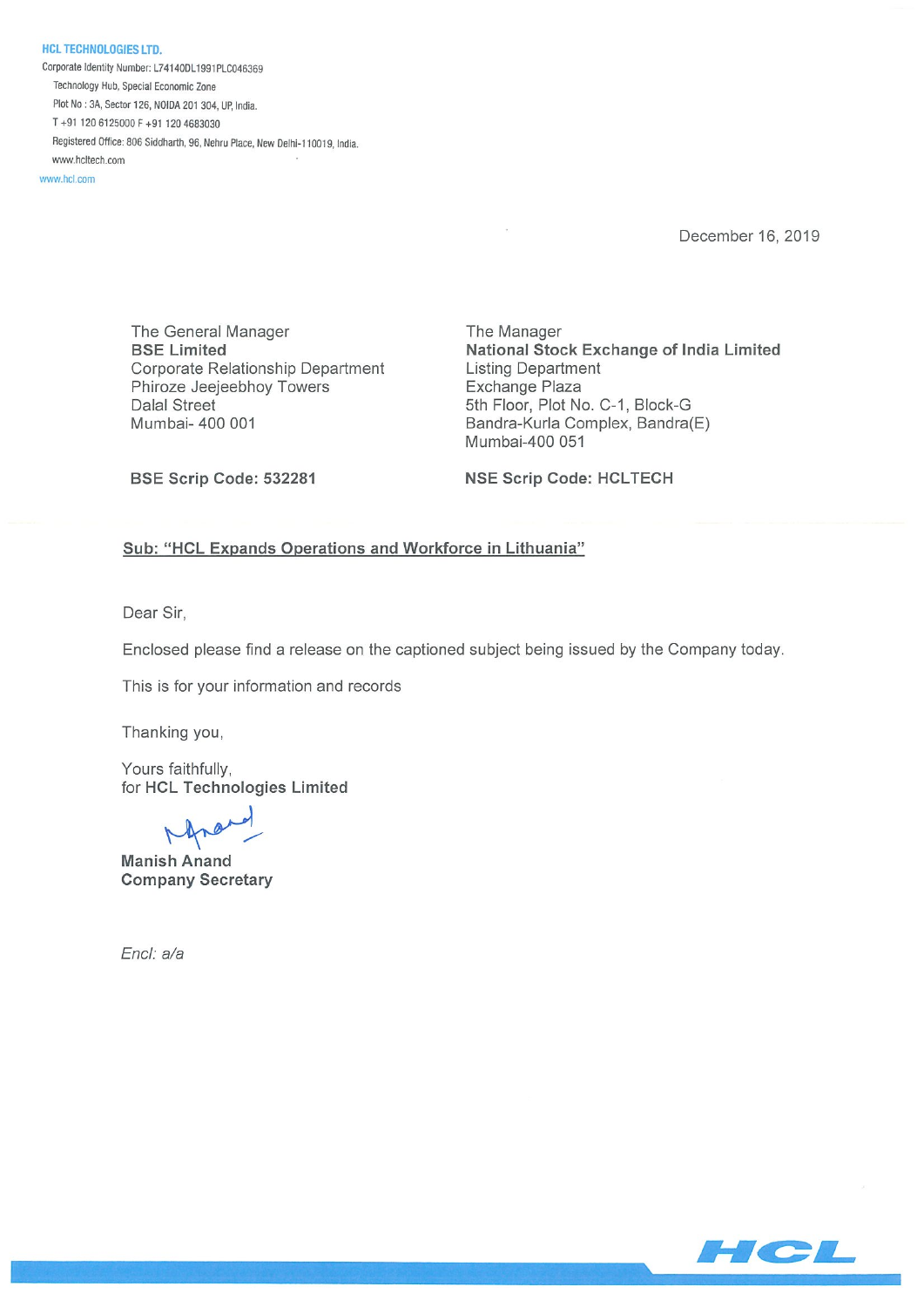

## HCL Expands Operations and Workforce in Lithuania

# Opening of two delivery centers in Vilnius to spearhead growth and technology-led innovation in the Baltics

Noida, India, and Vilnius, Lithuania - 16<sup>th</sup> December 2019 - HCL Technologies (HCL), a leading global technology company, has re-affirmed its commitment to innovation and growth in Lithuania with the opening of two new technology delivery centers in the capital city of Vilnius. The state-of-the-art Asgaard Keys and Technopolis Alfa sites provide leading-edge technology and digital transformation capabilities and services to HCL clients in the Baltic, Nordic and Benelux regions. HCL's strategic investments were honored by senior Lithuanian government dignitaries during a grand inauguration ceremony at the Asgaard Keys delivery center in Vilnius. HCL Expands Operations and Workforce in<br>
Opening of two delivery centers in Vilnius to spearhead growt<br>
innovation in the Baltics<br>
Noida, India, and Vilnius, Lithuania — 16<sup>th</sup> December 2019 — <u>HCL Ts</u><br>
global technology

According to Simonas Kepšta, Chief Adviser to the President of the Republic of Lithuania on Economic and Social Policy, companies creating innovation and high added value are making a significant contribution to the development of the digital economy and socially responsible business culture in Lithuania.

"Financial technology and service companies have already become the cause of pride in Lithuania, so we are pleased and appreciate the investments made by international companies such as HCL in our country", S. Kėpšta says.

With a worldwide network of innovation labs and delivery centers. HCL empowers enterprises with technology for the next decade today. Located in the capital city of Vilnius, Lithuania hosts one the largest HCL technology hubs in the European region, providing end-to-end infrastructure and application development management services to its nearshore clients. HCL employs more than 10,000 people in Europe, serving over 200 clients, and has been present in Lithuania since 2016, where its growing employee base currently numbers about 500 employees.

"As part of our business and development strategy we plan to significantly invest in Lithuania," said Sudip Lahiri, SVP and Head of Financial Services, Europe, HCL Technologies. "Lithuania is a country rich in talent and is strategically well positioned within the European Union, with strong connections and partnerships with nearshore Nordic countries. The opening of our new offices in Vilnius marks a significant milestone in our ongoing commitment to the region to help our clients play an even bigger part in the nation's growth and innovation agenda."

Mantas Katinas, Managing Director of Invest Lithuania said, "Lithuania presents multi-national companies with access to a highly-skilled talent pool and many partner opportunities. I'm delighted to see an exciting next generation technology company such as HCL, choosing Lithuania as a key European hub.'

This next phase of growth will see the company invest in attracting specialist talent to develop local capabilities in the areas of infrastructure automation, blockchain and other emerging digital technologies. HCL plans to build an ecosystem of partners to foster further collaboration and growth. This will involve partnering with local universities, local and international clients, leading fintech companies, and Invest Lithuania.

### About HCL Technologies

HCL Technologies (HCL) empowers global enterprises with technology for the next decade today. HCL's Mode 1-2-3 strategy, through its deep-domain industry expertise, customer-centricity and entrepreneurial culture of ideapreneurship™ enables businesses to transform into next-gen enterprises.